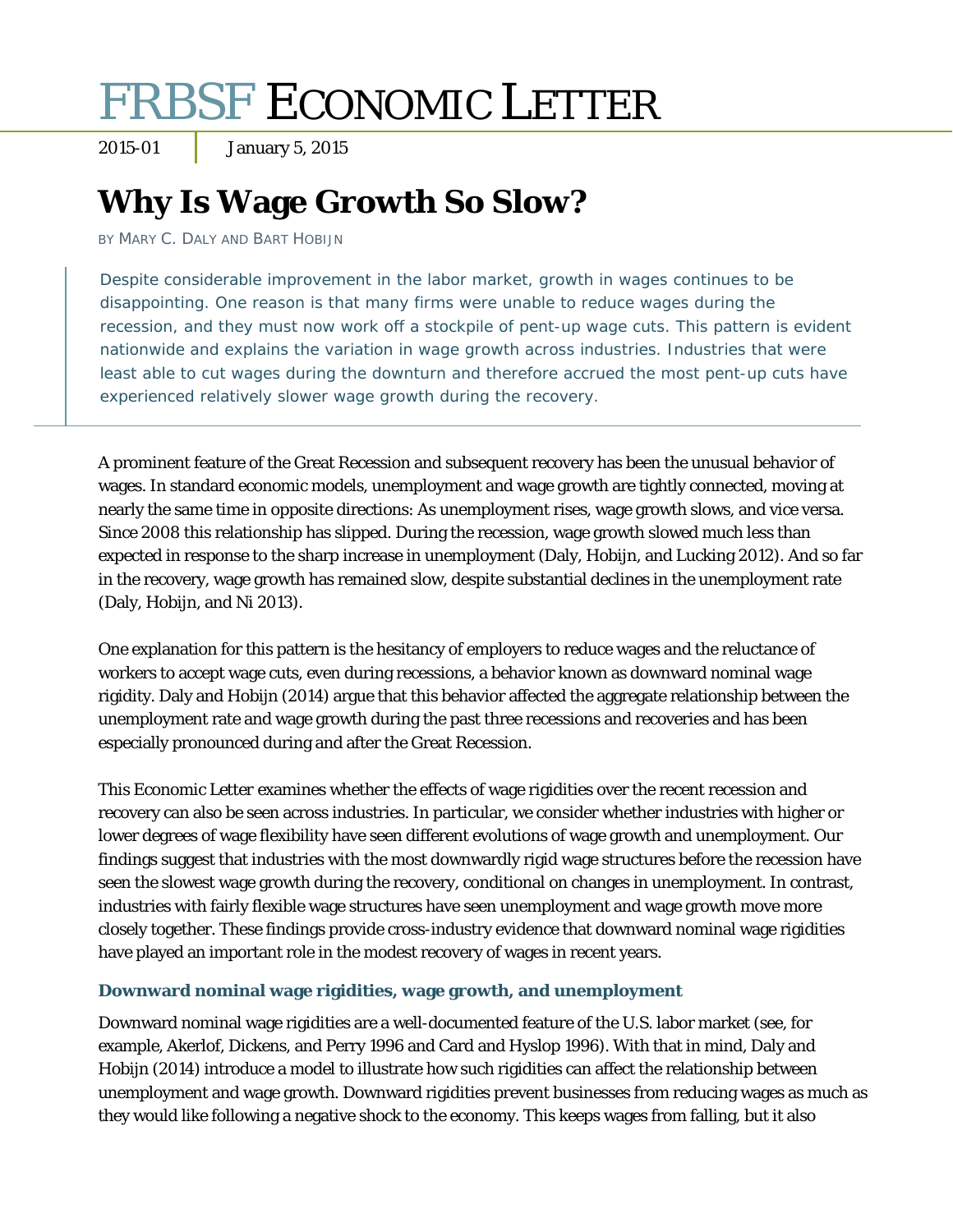further reduces the demand for workers, contributing to the rise in unemployment. Accordingly, the higher wages come with more unemployment than would occur if wages were flexible and could be fully reduced.

As the economy recovers, the situation reverses and the pressure to cut wages dissipates. However, the accumulated stockpile of pent-up wage cuts remains and must be worked off to put the labor market back in balance. In response, businesses hold back wage increases and wait for inflation and productivity growth to bring wages closer to their desired level. Since it takes some time to fully exhaust the pool of wage cuts, wage growth remains low even as the economy expands and the unemployment rate declines. Daly and Hobijn (2014) show that this mechanism causes a bending of the wage Phillips curve—the curve that characterizes the relationship between unemployment and wage growth.

Figure 1 shows that the bending of the Phillips curve in our model matches the data for the United States during the Great Recession and subsequent recovery. This same pattern has held in the past three recessions (Daly and Hobijn 2014). The figure shows the relationship between wage growth on the vertical axis, measured as the fourquarter moving average of the fourquarter growth rate of wages and salaries in the employment cost index, and the 12-month moving average of the unemployment rate on the horizontal axis. The figure covers the period from the first quarter of 2008 through the third quarter of 2014. The



arrows show the path of the observations over time, and the size of the dots is proportional to the fraction of workers that report no wage changes over the past year.

The first part of the curve shows the behavior of wage growth and the unemployment rate during the recession, when the unemployment rate increased by about 5 percentage points and wage growth slowed by about 2 percentage points. The second part of the curve shows that during the subsequent recovery wage growth did not increase as much as it declined during the downturn. The result is that the most recent reported wage growth was 1 percentage point lower than it was at the same level of the unemployment rate when unemployment was rising. This difference is the result of the bending of the Phillips curve, which can be generated by wage rigidity as described in Daly and Hobijn (2014). The recent flattening of the Phillips curve is one reason wage growth has remained sluggish during the recent recovery despite substantial declines in unemployment.

#### **Rigidity and wage growth across industries**

If downward nominal wage rigidities are an important explanation for recent slow wage growth, we should see differential effects across industries. Although all industries have some rigidity in wages, the degree of rigidity varies greatly. Figure 2 shows the difference between two industries most affected by the Great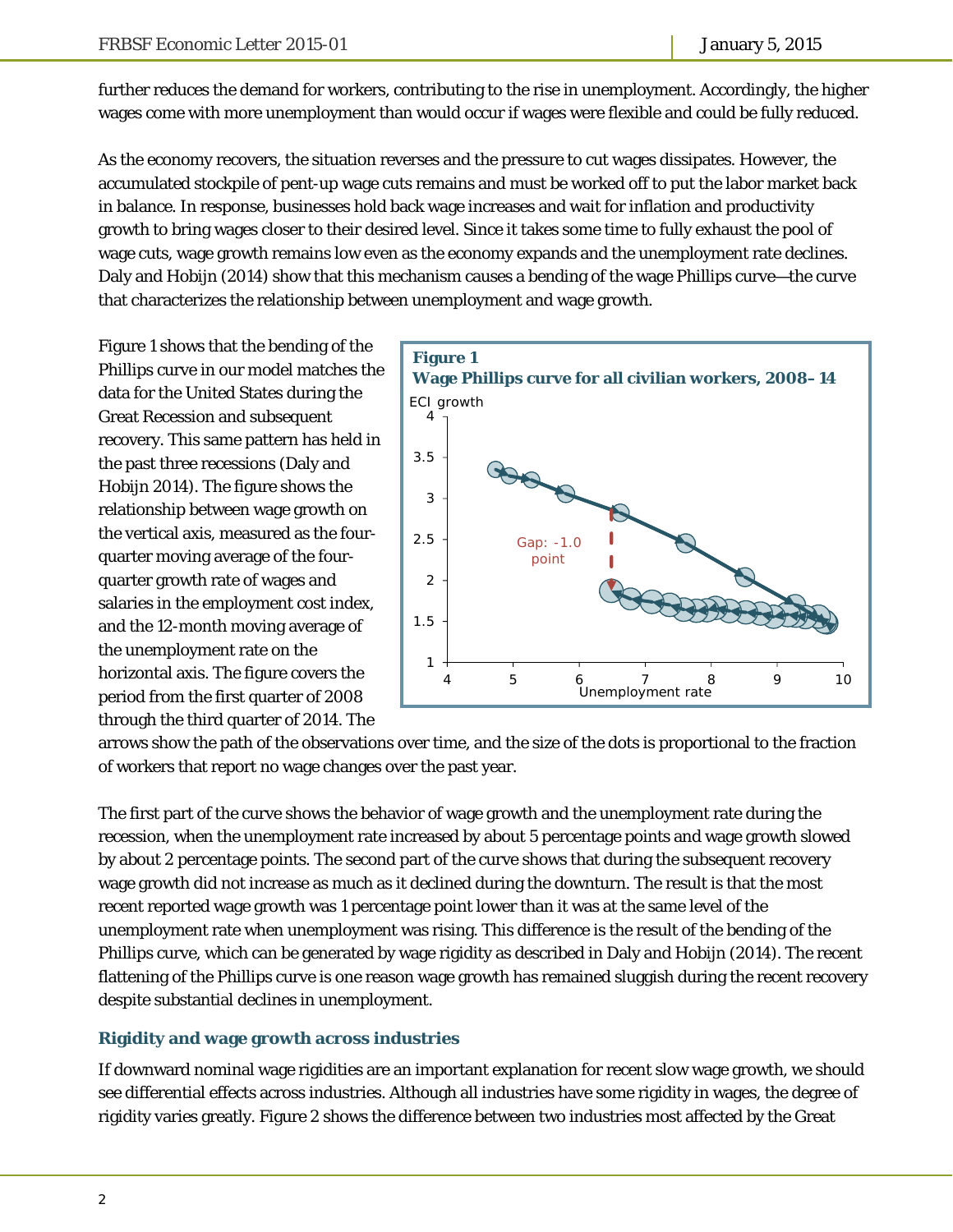Recession: construction and finance, insurance, and real estate (FIRE). The figure plots the 12-month moving average of the share of workers who had their wages fixed over the last year—the standard measure of wage rigidity taken from the FRBSF Wage Rigidity Meter:

http://www.frbsf.org/economicresearch/nominal-wage-rigidity/.

As the figure shows, both industries have some degree of frozen wages that move up and down over the business cycle, just like the national data. However, the level in the construction sector is almost always higher than in



FIRE. In fact, with the exception of the late 1990s, the fraction of workers with their wages fixed from one year to the next, zero change, is substantially smaller in FIRE than in construction.

The question for our analysis is whether such sectoral differences can further illuminate the relationship between wage growth and unemployment during the Great Recession and subsequent recovery. To examine this we turn again to the wage Phillips curve. Figure 3 shows the wage Phillips curves for the construction and FIRE sectors for 2008 through 2014. As in Figure 1, wage growth in each sector from the employment cost index is on the vertical axis and the industry-specific unemployment rate is on the horizontal axis. The arrows show the path of the observations over time and the size of the markers reflects the share of workers that report no wage change over the past year.

Comparing the two shows that large wage stagnation in the construction sector changed the relationship between wage growth and labor market slack relative to the FIRE sector. More rigid wages in construction created a bend in the curve, consistent with the theory. This bend represents the fact that, while wage growth slowed when the unemployment rate rose, it has moved little as unemployment has declined. More specifically, although the 12-month moving average of the unemployment rate in the construction sector

has declined from 20.9% in mid-2010 to 9.5% in the third quarter of 2014, wage growth has risen only 0.6 percentage point over the same period and currently stands at 1.4% per year.

One way to assess how much construction deviates from the normal relationship between

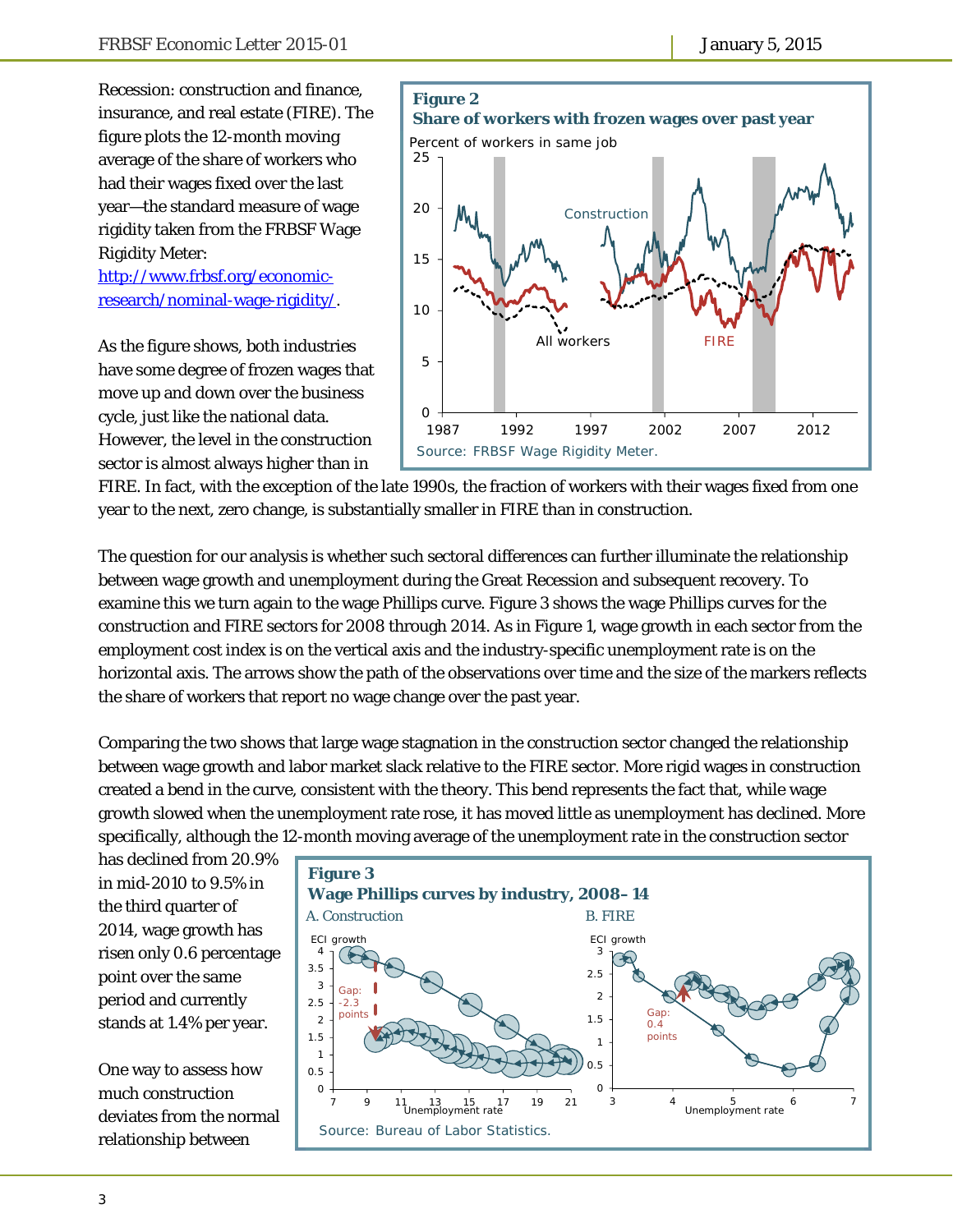unemployment and wage growth is to consider what wage growth was in construction at a comparable level of unemployment during the labor market downturn. This difference is shown in the figure as the red dashed line, which indicates that the most recent wage growth is 2.3 percentage points lower than at the beginning of the recession. This gap is a measure of the degree to which the wage Phillips curve is bent.

Notably, the shape of the curve in construction stands in stark contrast with that in FIRE, where wages are more flexible. FIRE wage growth fell precipitously as the unemployment rate rose. Once unemployment in the sector started to decline, wage growth accelerated. As of the third quarter of 2014, wage growth was actually 0.4 percentage point higher than it was the last time the unemployment rate was so low. Hence, FIRE does not show the curve bending associated with downward wage rigidities.

The relationship between the shape of the wage Phillips curve and the level of the pre-recession wage rigidities for construction and FIRE is indicative of a pattern that holds across the 15 major private industries for which we have wage growth data, shown in Figure 4. The figure plots the size of the wage growth gaps (vertical axis), which we used in Figure 3 to measure the degree of bending of the curve, in the

third quarter of 2014 against the degree of wage rigidity in 2007 (horizontal axis). The figure confirms what the theory implies: Sectors where wages are more downwardly rigid are the ones with the largest bends in their wage price Phillips curves.

Importantly, this relationship between the level of wage rigidity and the degree of curve bending across industries is statistically significant. The dashed line plots the fitted regression line for this relationship, with each industry weighted by its size in terms of number of payroll employees. Cross-industry variation in the level of wage rigidity in



2007 accounts for 60% of the variation in the bending of the wage Phillips curve across sectors in this weighted regression. This industry-level evidence is consistent with the idea that the reluctance of employers to cut wages during the downturn has had a significant impact on the dynamics of wage growth and unemployment during the recovery.

### **Conclusion**

National and cross-industry evidence shows that pent-up wage cuts reflecting downward nominal wage rigidities have been an important force during the Great Recession and subsequent recovery. The rigidity of wages in a number of sectors has shaped the dynamics of unemployment and wage growth and is likely to continue to do so until labor markets have fully returned to normal.

*[Mary C. Daly is](http://www.frbsf.org/economic-research/economists/mary-c-daly/) a senior vice president in the Economic Research Department of the Federal Reserve Bank of San Francisco.* 

*[Bart Hobijn](http://www.frbsf.org/economic-research/economists/bart-hobijn/) is a senior research advisor in the Economic Research Department of the Federal Reserve Bank of San Francisco*